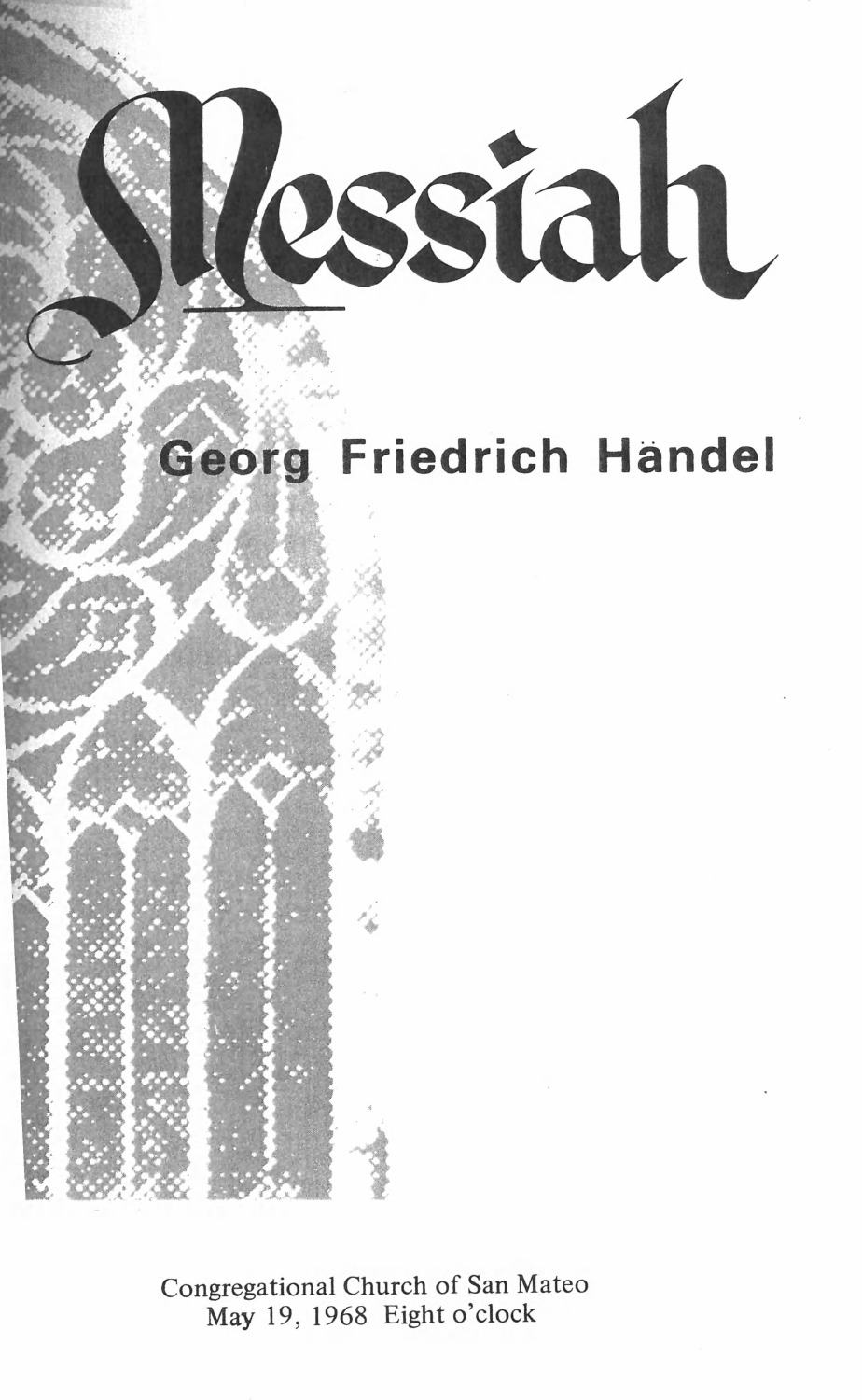## **MESSIAH Georg Friedrich Handel**

## **PART I**

**Overture Recitative: Comfort ye My people** Air: Ev'ry valley shall be exalted **Chorus: And the glory of the Lord shall be revealed Recitative: Thus saith the Lord Air: But who may abide the day of His coming? Chorus: And He shall purify Recitative: Behold, a virgin shall conceive and bear a son Air and Chorus: O Thou that tellest good tidings to Zion Recitative: For, behold darkness shall cover the earth Air: The people that walked in darkness Chorus: For unto us a Child is bom Pastoral Symphony Recitative: There were shepherds abiding in the fields And Lo! the angel of the Lord came upon them And the angel said unto them And suddenly there was with the angel Chorus: Glory to God Air: Rejoice greatly Recitative: Then shall the eyes of the blind be opened Air: He shall feed His flock . . . Come unto Him Chorus: His yolk is easy**

> **At this mid-point in the program, an offering will be taken for those who which to contribute to the concert fund, after which there will be a tenminute intermission.**

## **PART II**

**Chorus: Behold the Lamb of God Air: He was despised Chorus: Surely He hath borne our griefs Chorus: And with His stripes we are healed Chorus: All we like sheep have gone astray**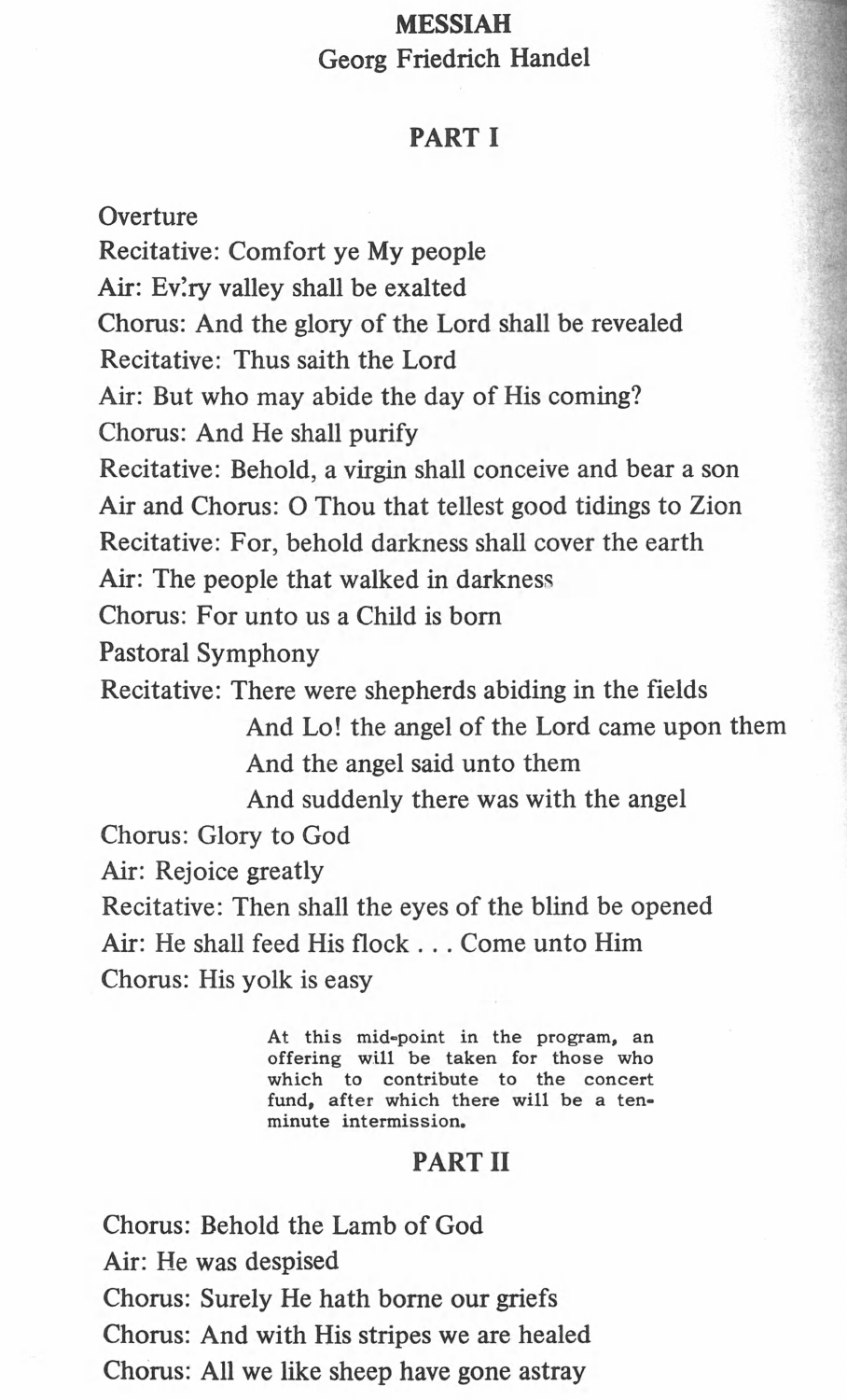**Recitative: Thy rebuke hath broken His heart Air: Behold, and see if there be any sorrow Recitative: He was cut off from the land of the living Air: But Thou did'st not leave His soul in hell Chorus: Lift up you r heads O y e gates Air: How beautiful are the feet** Chorus: Their sound is gone out **Air: Why do the nations so furiously rage together? Chorus: Let us break their bonds asunder Recitative: He that dwelleth in Heaven Air: Thou shalt break them Chorus: Hallelujah!** *(audience may remain seated.)*

## **PART III**

**Air: I know that my Redeemer liveth Chorus: Since by man came death Recitative: Behold I tell you a mystery Air: The trumpet shall sound Chorus: Worthy is the Lamb, Amen.**

> Georg Friedrich Handel (1685-1759) composed **MESSIAH** in the remarkably short period of three weeks, from August 22 to September 14, 1741. It was the eleventh of 23 oratorios composed by Handel, and was to become the best-known and most frequently performed of any. The text was selected and arranged from Holy Scriptures by Charles Jennens. The first performance took place on April 13, 1742 in Dublin, Ireland.

> In general keeping with Handel's first scoring of the work, the orchestation for tonight's presentation consists of strings, trumpets, organ, and timpani.

> **MESSIAH** has been performed under many kinds of conditions and interpretations, with small choirs and organs to choirs of thousands and huge symphonic orchestras. Many have struggled to find the true, the real, the authentic performance  $-$  a difficult, if not impossible, task. The deeper question remains as to how this remarkable music could be so profound as to have survived over two centuries of being all things to all people while yet maintaining the capacity to continually renew itself and move the hearts of human beings.

> In preparation for this performance of **MESSIAH,** we have been guided by the watchwords of simplicity, gentleness, poignancy, and joy. In striving for these inherent qualities, and in trying to keep them uncomplicated, we have found Handel's **MESSIAH,** to be, once again, . . . new.